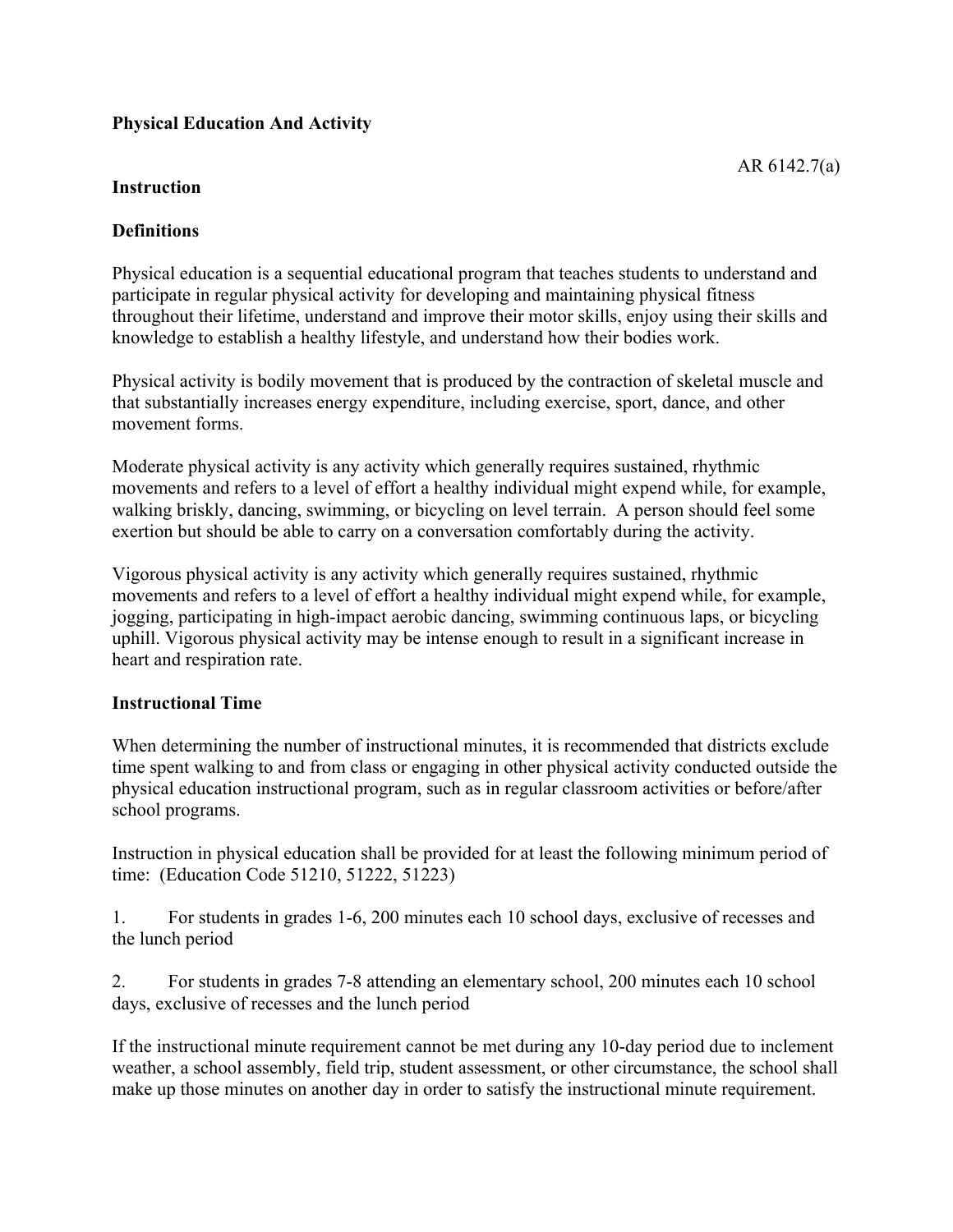The Superintendent or designee shall determine a method to document compliance with the required number of instructional minutes. Such documentation may include, but not be limited to, a master schedule, teacher roster, or log for staff or students to record the number of physical education minutes completed.

Any complaint alleging noncompliance with the instructional minute requirement for elementary schools may be filed in accordance with the district's procedures in AR 1312.3 - Uniform Complaint Procedures. A complainant not satisfied with the district's decision may appeal the decision to the California Department of Education (CDE). If the district or the CDE finds merit in a complaint, the district shall provide a remedy to all affected students and parents/guardians. (Education Code 51210, 51223; 5 CCR 4600-4687)

(cf. 1312.3 - Uniform Complaint Procedures)

# **Physical Fitness Testing**

During the annual assessment window between the months of February through May, students in grades 5 and 7 shall be administered the physical fitness test designated by the State Board of Education (FITNESSGRAM). (Education Code 60800; 5 CCR 1041)

(cf. 6162.5 - Student Assessment)

The Superintendent or designee may provide a make-up date for students who are unable to take the test based on absence or temporary physical restriction or limitations, such as students recovering from illness or injury. (5 CCR 1043)

On or before November 1 of each school year, the Superintendent may designate an employee to serve as the district's physical fitness test coordinator and so notify the test contractor. The test coordinator shall serve as the liaison between the district and California Department of Education for all matters related to the physical fitness test. His/her duties shall be those specified in 5 CCR 1043.4, including, but not limited to, overseeing the administration of the test and the collection and return of all test data to the test contractor. (5 CCR 1043.4)

Students shall be provided with their individual results after completing the FITNESSGRAM. The test results may be provided in writing or orally as the student completes the testing and shall be included in his/her cumulative record. (Education Code 60800; 5 CCR 1043.10, 1044)

(cf. 5125 - Student Records)

Each student's test results shall also be provided to his/her parents/guardians.

The Superintendent or designee shall report the aggregate results of the FITNESSGRAM in the annual school accountability report card required by Education Code 33126 and 35256. (Education Code 60800)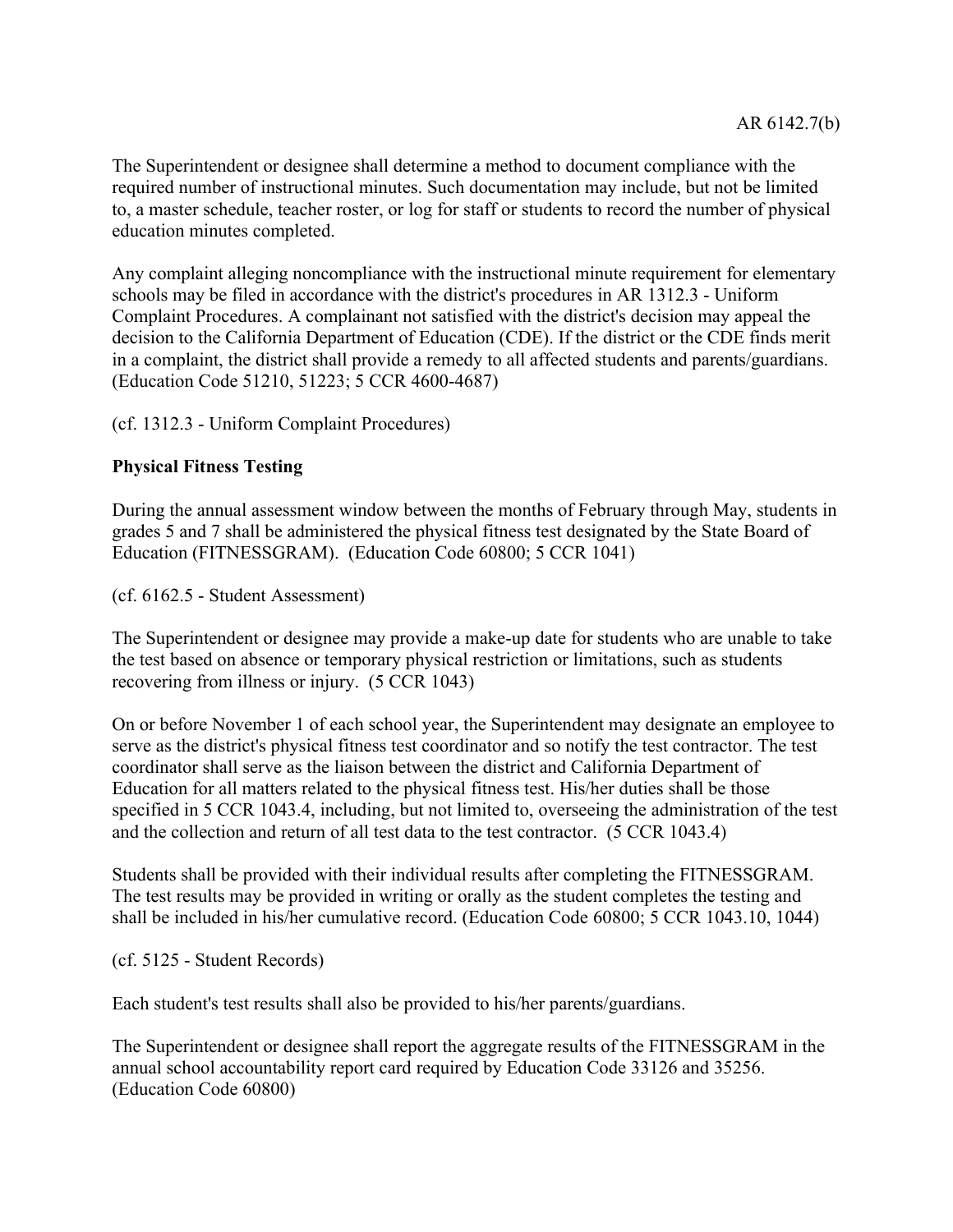(cf. 0510 - School Accountability Report Card)

## **Testing Variations**

All students may be administered the FITNESSGRAM with the following test variations: (5 CCR 1047)

1. Extra time within a testing day

2. Test directions that are simplified or clarified

All students may have the following test variations if they are regularly used in the classroom: (5 CCR 1047)

1. Audio amplification equipment

2. Separate testing for individual students provided that they are directly supervised by the test examiner

3. Manually Coded English or American Sign Language to present directions for test administration

Students with a physical disability and students who are physically unable to take all of the test shall undergo as much of the test as their physical condition will permit. (Education Code 60800; 5 CCR 1047)

Students with disabilities may be provided the following accommodations if specified in their individualized education program (IEP) or Section 504 plan: (5 CCR 1047)

1. Administration of the test at the most beneficial time of day to the student after consultation with the test contractor

2. Administration of the test by a test examiner to the student at home or in the hospital

3. Any other accommodation specified in the student's IEP or Section 504 plan for the physical fitness test

(cf. 6159 - Individualized Education Program) (cf. 6164.6 - Identification and Education Under Section 504)

Identified English learners may be allowed the following additional test variations if regularly used in the classroom: (5 CCR 1048)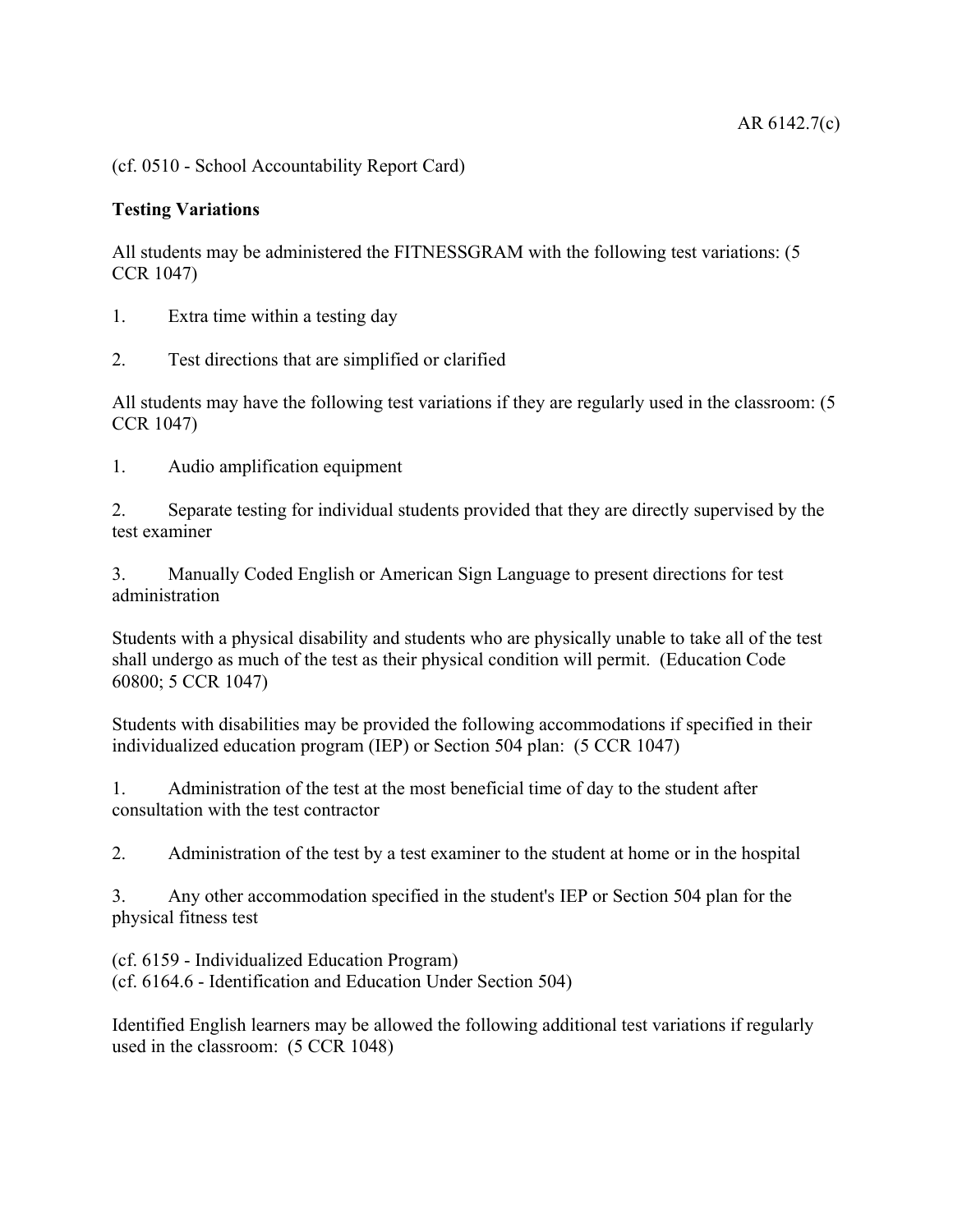1. Separate testing with other English learners, provided that they are directly supervised by the test examiner

2. Test directions translated into their primary language, and the opportunity to ask clarifying questions about the test directions in their primary language

## **Additional Opportunities for Physical Activity**

The Superintendent or designee shall implement strategies for increasing opportunities for physical activity outside the physical education program, which may include, but not be limited to:

1. Training recess and lunch supervisors on methods to engage students in moderate to vigorous physical activity

(cf. 1240 - Volunteer Assistance) (cf. 4231 - Staff Development) (cf. 5030 - Student Wellness)

2. Encouraging teachers to incorporate physical activity into the classroom

3. Establishing extracurricular activities that promote physical activity, such as school clubs, intramural athletic programs, dance performances, special events, and competitions

(cf. 6145 - Extracurricular and Cocurricular Activities) (cf. 6145.5 - Student Organizations and Equal Access)

4. Incorporating opportunities for physical activity into before- or after-school programs and/or child care and development programs

(cf. 5148 - Child Care and Development Program) (cf. 5148.2 - Before/After School Programs)

5. Exploring opportunities for joint use of facilities or grounds in order to provide adequate space for students and community members to engage in recreational activities

(cf. 1330.1 - Joint Use Agreements)

6. Developing business partnerships to maximize resources for physical activity equipment and programs

(cf. 1700 - Relations Between Private Industry and the Schools)